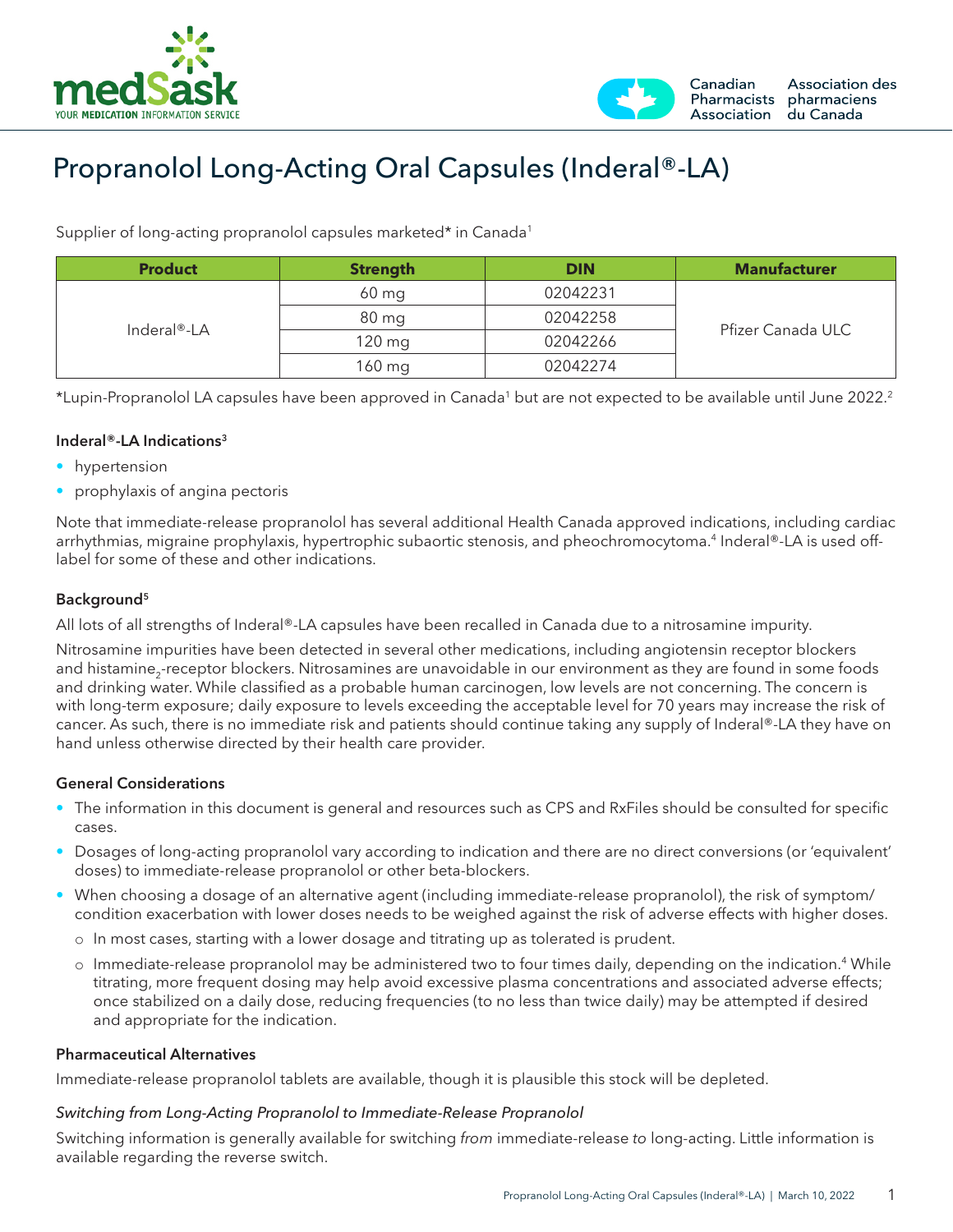When switching to long-acting propranolol, the same total daily dose is used and titrated as required.<sup>3</sup>

However, **when switching from long-acting to immediate-release propranolol**, lower total daily doses may be required due to greater bioavailability of the immediate-release tablets compared to long-acting capsules.

- $\circ$  At equivalent total daily doses, the bioavailability of long-acting propranolol is ~60-65% that of immediaterelease.3
- o Propranolol dose frequency depends on the patient and condition and is between two and four times daily.
- o Presumably the patient had been stabilized on immediate-release tablets before switching to Inderal®-LA. If so, use the dosage at the time of switch as a guide, if known. Account for any dose titrations of the Inderal®-LA.
- o Depending on the patient and condition, consider switching to a total daily dose of immediate-release that is 50–75% of the current long-acting dose. Consider the current control of the condition and patient's ability to tolerate adverse effects.
	- E.g., if the daily dose of Inderal®-LA for a patient treated for angina pectoris is 160 mg once daily, consider switching to a daily dose of 80 mg to 120 mg of immediate-release propranolol as:
		- • 40 mg BID, or
		- • 60 mg BID, or
		- • 40 mg TID
			- − Starting with 40 mg BID allows for titration up to 40 mg TID if needed; depending on the indication, once the daily dose is stabilized, the frequency can be reduced (e.g., if stabilized on 40 mg TID, switch to 60 mg BID if desired).
- o Monitor patient for:
	- exacerbation of symptoms/condition(s)
	- adverse effects such as bradycardia, hypotension, dizziness<sup>6</sup>
- o Be prepared to titrate dose; adjustments every 3–7 days is appropriate for most indications (see information for specific condition).
- o Ensure patient has rescue medication available if appropriate during the titration (e.g. nitroglycerin in the case of angina pectoris; triptans in the case of migraine prophylaxis).
- o See CPS and RxFiles for usual dosing of immediate-release propranolol by indication.

## Alternative Beta-Blockers

- Choose alternative beta-blocker based on indication, patient comorbidities, availability, and price.
	- o See CPS and RxFiles for alternative beta-blockers and their dosing for specific indications, including those that are off-label.
- Select dosages of the alternative beta-blocker based on usual dosages/dosage ranges for the particular indication.
	- o If the patient's Inderal®-LA dosage is at the lower end of the range, start with a low (starting) dosage of the alternative beta-blocker.
	- $\circ$  If the patient's Inderal® LA dosage is in the middle or at the higher end of the range, start with a dosage at a similar place or somewhat lower in the dosage range of the alternative beta-blocker.
		- E.g., if the patient's daily dose of Inderal®-LA for treatment of angina pectoris is 160 mg once daily and the patient is being switched to bisoprolol:
			- the dosage range of long-acting propranolol for stable angina is 60-320 mg daily7 making 160 mg mid-range
			- the dosage range of bisoprolol for stable angina is 2.5-20 mg daily<sup>7</sup>
			- a mid-range dosage of bisoprolol is 10 mg daily; consider starting with 5 mg daily (which can be easily titrated up)
	- o Monitor patient for:
		- exacerbation of symptoms/condition(s)
		- adverse effects such as bradycardia, hypotension, dizziness<sup>6</sup>
	- o Be prepared to titrate dose.
	- o Ensure patient has rescue medication available if appropriate during the titration (e.g., nitroglycerin in the case of angina pectoris; triptans in the case of migraine prophylaxis).

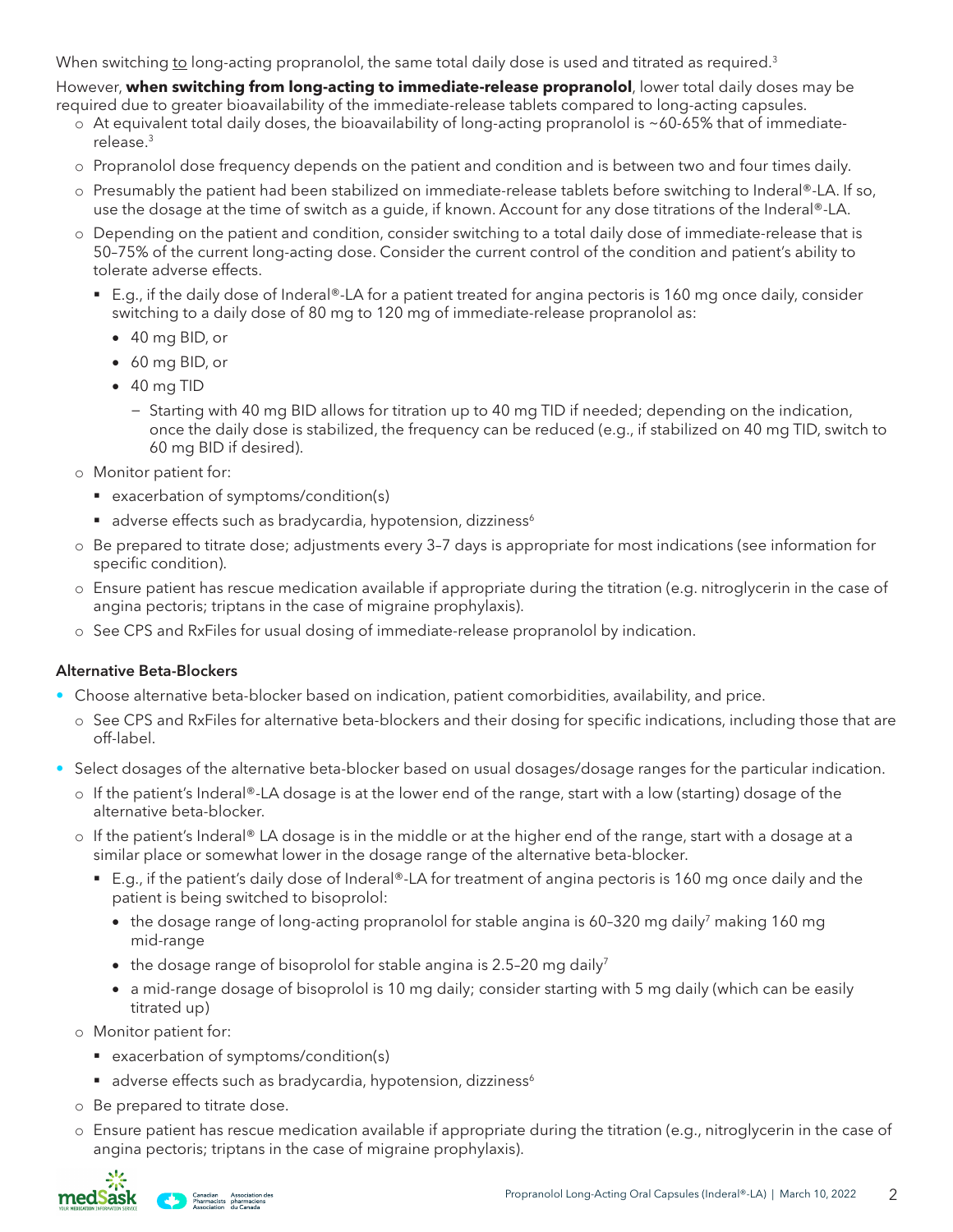### Health Canada Approved Indications of Oral Beta-Blockers\*

|                                                                                         | HTN, mild to<br>moderate | Heart<br>Failure         | Angina<br>Pectoris | Post-MI    | Supraventricular<br>Arrhythmias | Ventricular<br>Arrhythmias | <b>Migraine</b><br>Prophylaxis | Pheochromocytoma |  |
|-----------------------------------------------------------------------------------------|--------------------------|--------------------------|--------------------|------------|---------------------------------|----------------------------|--------------------------------|------------------|--|
| Acebutolol                                                                              |                          | $\overline{\phantom{0}}$ |                    |            |                                 |                            |                                |                  |  |
| Atenolol                                                                                |                          |                          |                    |            |                                 |                            |                                |                  |  |
| Bisoprolol                                                                              |                          | –                        |                    |            |                                 |                            |                                |                  |  |
| Carvedilol                                                                              |                          |                          |                    |            |                                 |                            |                                |                  |  |
| Labetalol                                                                               |                          |                          |                    |            |                                 |                            |                                |                  |  |
| Metoprolol                                                                              |                          | $\overline{\phantom{0}}$ |                    | $\sqrt{ }$ |                                 |                            |                                |                  |  |
| Nadolol                                                                                 |                          |                          |                    |            |                                 |                            |                                |                  |  |
| Nebivolol                                                                               |                          | -                        |                    |            |                                 |                            |                                |                  |  |
| Pindolol                                                                                |                          |                          |                    |            |                                 |                            |                                |                  |  |
| Propranolol IR                                                                          |                          |                          |                    | $\sqrt{ }$ |                                 |                            |                                |                  |  |
| Propranolol LA                                                                          |                          | $\overline{\phantom{0}}$ |                    |            |                                 |                            |                                |                  |  |
| Sotalol                                                                                 |                          |                          |                    |            |                                 |                            |                                |                  |  |
| Timolol                                                                                 |                          |                          |                    |            |                                 |                            |                                |                  |  |
| HTN = hypertension; IR = immediate-release; LA = long-acting; MI= myocardial infarction |                          |                          |                    |            |                                 |                            |                                |                  |  |

\*See CPS and RxFiles for dosages as well as the beta-blockers that are used off-label for various indications.

Reproduced in part with permission from CPS [Internet]. Ottawa (ON): Canadian Pharmacists Association; c2022 [updated 2018 Jun 01; cited 2022 Mar 02]. Beta-Adrenergic Blocking Agents [CPhA monograph]. Available from: <https://cps.pharmacists.ca>. Also available in paper copy from the publisher.

### Therapeutic Alternatives

- Switching to a therapeutic alternative is only recommended if beta-blocker therapy can be tapered.
	- o If there is a compelling reason to discontinue beta-blocker therapy, switch to a beta-blocker (immediate-release propranolol or another immediate-release beta-blocker) to taper, then initiate the alternative therapy.
		- Abrupt discontinuation of beta-blocker therapy may result in withdrawal and rebound symptoms such as<sup>8,9</sup>:
			- • Angina, anxiety, headache, hyperthyroidism, myocardial infarction, rebound hypertension/hypertensive urgency, rebound tachycardia, tremor, ventricular arrhythmia.
				- − Myocardial infarction and arrhythmias are rare8
			- Risk factors (especially for the cardiovascular symptoms) include hypertension and coronary artery disease.<sup>9</sup>
		- Taper the beta-blocker over 1 to 2 weeks<sup>8,10</sup> or even up to 4 weeks<sup>11,12</sup>
			- • consider longer tapering regimens for more frail patients and/or those with coronary artery disease
			- • adjust taper schedule based on presence/absence of withdrawal symptoms
- Choose alternative agent based on indication, patient comorbidities, potential drug interactions, availability, and price.
	- o See CPS and RxFiles for therapeutic alternatives and their dosing for specific indications, including those that are off-label.
- When to initiate therapeutic alternatives will depend on the agent chosen, the indication, and patient factors. Possible strategies to switch include:
	- o cross-taper
		- start the new agent at a low dose when the beta-blocker dose is 25–50% of original dose and titrate the new agent as the beta-blocker dose decreases and is discontinued
	- o straight switch
		- start the new agent after the beta-blocker is discontinued and titrate
- Monitor patient for:
	- o exacerbation of symptoms/condition(s)
	- o adverse effects as appropriate for the chosen agent
- Ensure patient has rescue medication available if appropriate during the titration (e.g., nitroglycerin in the case of angina pectoris; triptans in the case of migraine prophylaxis).